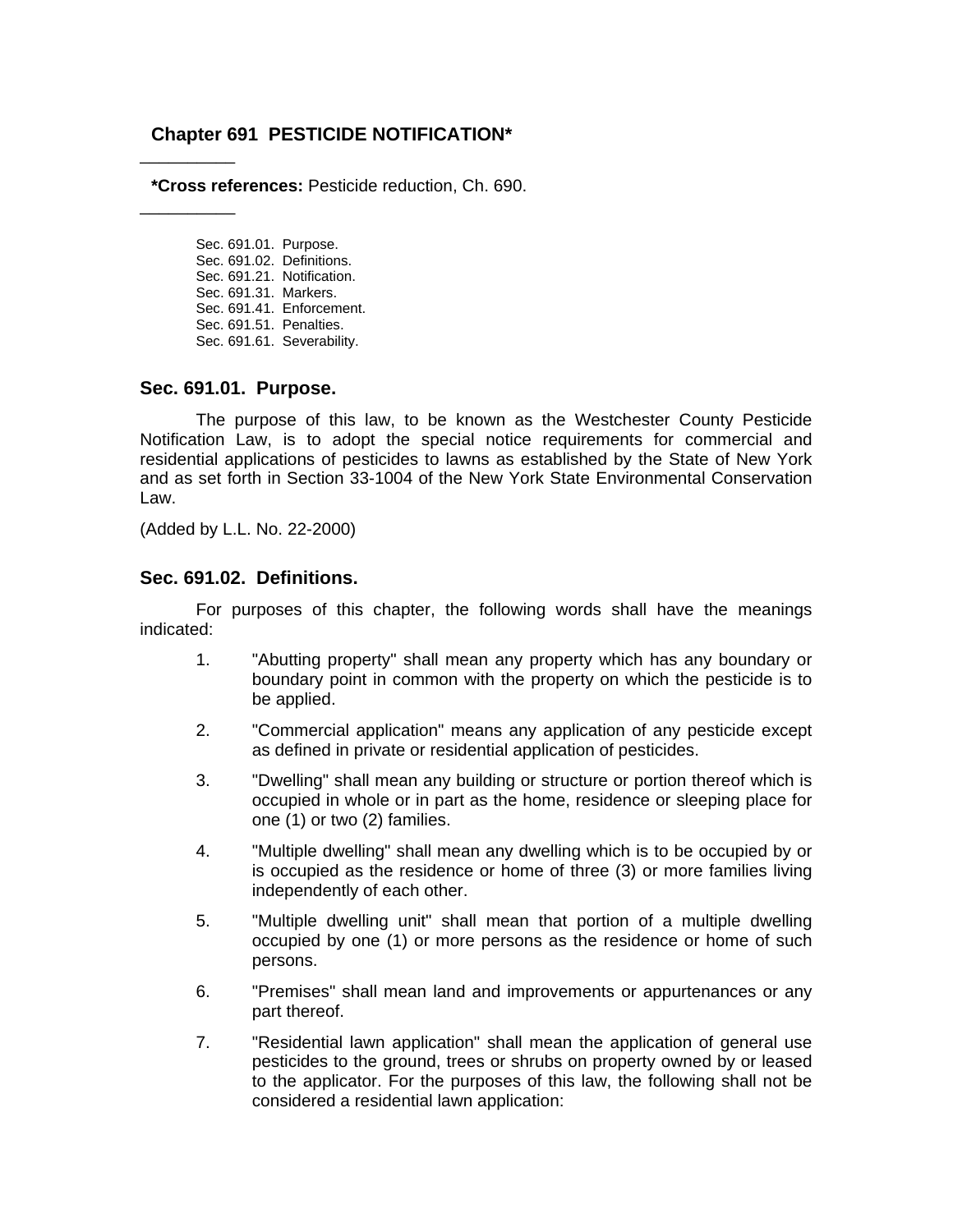- a. The application of pesticides for the purpose of producing an agricultural commodity;
- b. The application of pesticides around or near the foundation of a building for the purpose of indoor pest control;
- c. The application of pesticides by or on behalf of agencies, which shall include county departments, and which shall be subject to the visual notification requirements of Section 33-1003 of the New York State Environmental Conservation Law as provided for in section 690.09 of the Laws of Westchester County where such application is within one hundred (100) feet of a dwelling, multiple dwelling, public building or public park; and
- d. The application of pesticides on golf courses or turf farms.

(Added by L.L. No. 22-2000)

# **Sec. 691.21. Notification.**

- 1. *Retail establishments.* 
	- a. All retail establishments that sell general use pesticides for commercial or residential lawn application shall display in a conspicuous place a sign meeting standards established by the Commissioner of the New York State Department of Environmental Conservation. Such signs shall be placed as close as possible to the place where such pesticides are displayed.
	- b. Such signs shall contain the following information at a minimum:
		- i. A warning notice directing consumers to follow directions on labels;
		- ii. A provision to inform the customer of the posting requirements set forth in section 691.31 1. of this chapter;
		- iii. A recommendation that the customer notify neighbors prior to the application of pesticides so that neighbors may take precautions to avoid pesticide exposure.
- 2. *Commercial applications.* At least 48 hours prior to any commercial lawn application of a pesticide, the person or business making such application shall supply and post written notice of such application to:
	- a. Occupants of all dwellings on abutting property with a boundary that is within 150 feet of the site of such application; and to
	- b. Owners, owners' agents, or other persons in a position of authority for all other types of premises that are on abutting property with a boundary that is within 150 feet of the site of such application, and
		- i. Owners or owners' agents of multiple family dwellings shall provide this written notice to the occupants of such multiple family dwellings.
		- ii. For all other types of premises, owners, owners' agents or other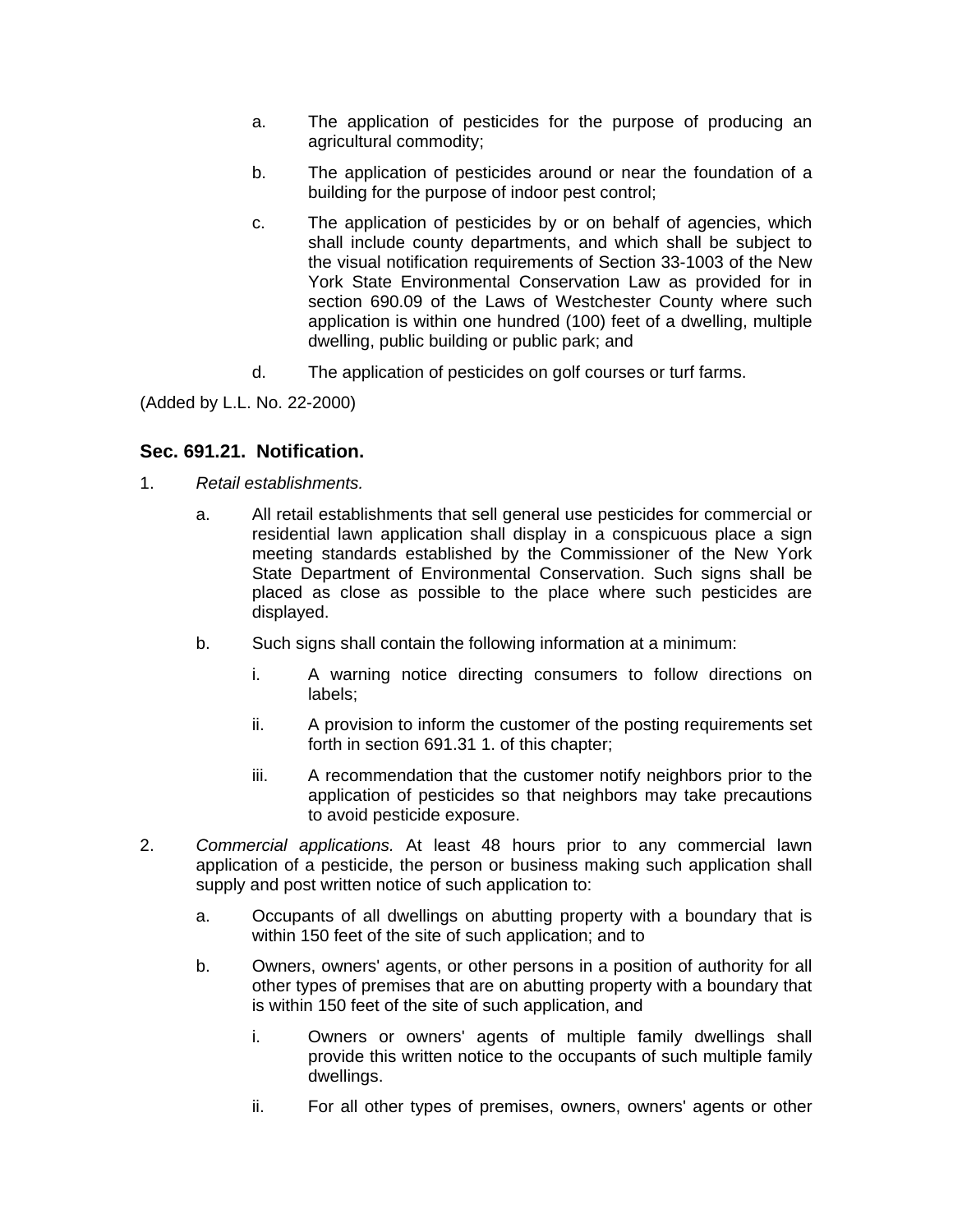persons in a position of authority shall post such written notice in a manner specified by the Commissioner of the New York State Department of Environmental Conservation.

- 3. *Content and form of notices.* The content and form of all such written notices shall conform to standards established by the Commissioner of the New York State Department of Environmental Conservation and shall consist of at least the following:
	- a. The address of the premises where the application is to be done;
	- b. The name and telephone number and pesticide business registration number or certified applicator number of the person providing the commercial lawn application;
	- c. The specific date of each pesticide application and two alternative dates to the proposed date of each application if the application on the proposed date is precluded due to weather conditions. The alternative dates shall be consecutive business days to the proposed date;
	- d. The common and scientific name or names of the pesticide or pesticides to be used and the United States Environmental Protection Agency Registration Number or Numbers of the pesticide or pesticides to be applied; and
	- e. A prominent statement that reads:

This notice is to inform you of a pending pesticide application to neighboring property. You may wish to take precautions to minimize pesticide exposure to yourself, family members, pets or family possessions. Further information about the product or products being applied, including any warnings that appear on the labels of such pesticide or pesticides that are pertinent to the protection of humans, animals or the environment can be obtained by calling the National Pesticides Telecommunications Network at 1-800-858-7378 or the New York State Department of Health Center for Environmental Health INFO LINE at 1-800-458-1158.

- 4. *Exceptions to notification.* The prior notification provisions of this section shall not apply to the following:
	- a. The application of anti-microbial pesticides and anti-microbial products as defined by FIFRA in 7 U.S.C. § 136(mm) and 7 U.S.C. § 136q(h)(2);
	- b. The use of an aerosol product with a directed spray, in containers of 18 fluid ounces or less, when used to protect individuals from an imminent threat from stinging and biting insects, including venomous spiders, bees, wasps and hornets. This section shall not exempt from notification the use of any fogger product or aerosol product that discharges to a wide area;
	- c. The use of non-volatile insect or rodent bait in a tamper resistant container;
	- d. The application of a pesticide classified by the United States Environmental Protection Agency as an exempt material under 40 CFR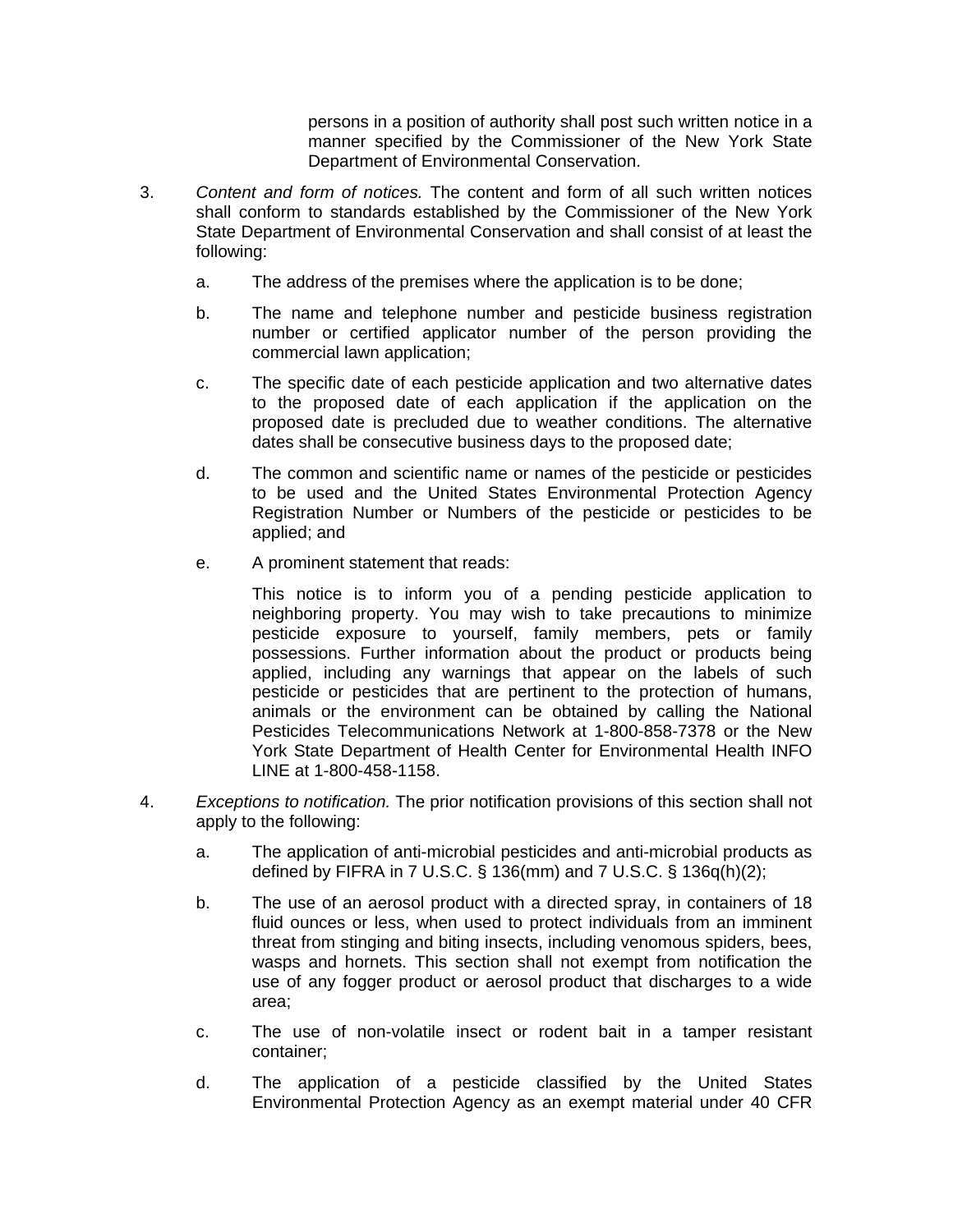Section 152.25;

- e. The application of a pesticide which the United States Environmental Protection Agency has determined satisfies its reduced risk criteria, including a biopesticide;
- f. The use of boric acid and disodium octaborate tetrahydrate;
- g. The use of horticultural soap and oils that do not contain synthetic pesticides or synergists;
- h. The application of a granular pesticide, where granular pesticide means any ground applied solid pesticide that is not a dust or powder;
- i. The application of a pesticide by direct injection into a plant or the ground;
- j. The spot application of a pesticide, where spot application means the application of pesticide in a manually pressurized or non-pressurized container of 32 fluid ounces or less to an area of ground less than nine square feet;
- k. The application of a pesticide to the ground or turf of any cemetery; and
- l. An emergency application of a pesticide when necessary to protect against an imminent threat to human health; provided, however, that a written declaration has been issued by the New York State or County Commissioner of Health that a public health emergency exists requiring the emergency application of a pesticide during the period of such public health emergency. Prior to making an emergency pesticide application, the person making such application shall:
	- i. Provide the Commissioner of the Westchester County Department of Health, using a form developed by the Commissioner of Health for such purposes that shall minimally include: the name of the person making such application, the pesticide business registration number or certified applicator number of the person making such application, the location of such application, the date of such application, the product name and United States Environmental Protection Agency Registration Number of the pesticide applied and the reason for such application; and
	- ii. Make a good faith effort to supply the written notice required pursuant to subsections 2. and 3. of this section.

(Added by L.L. No. 22-2000)

## **Sec. 691.31. Markers.**

- 1. All persons performing residential lawn applications treating an area of more than 100 square feet shall affix markers to be placed within or along the perimeter of the area where pesticides will be applied. Markers are to be placed so as to be clearly visible to persons immediately outside the perimeter of such property. Such markers shall be posted at least 12 inches above the ground and shall be at least four inches by five inches in size.
- 2. The markers required pursuant to this section shall be in place on the day during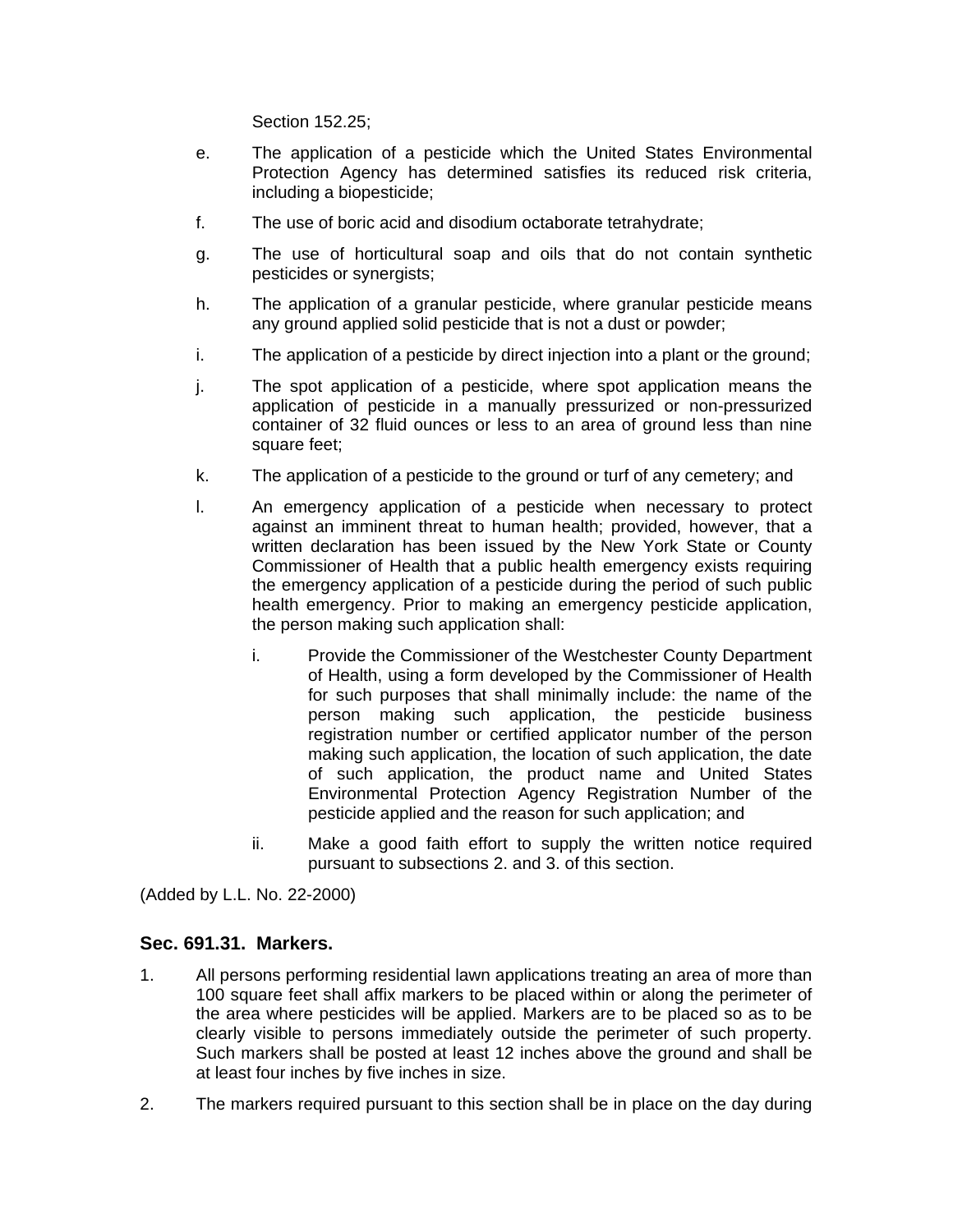which the pesticide is being applied and shall instruct persons not to enter the property and not to remove the signs for a period of at least 24 hours. Such instruction shall be printed boldly in letters at least three-eighths of an inch in height.

(Added by L.L. No. 22-2000)

# **Sec. 691.41. Enforcement.**

- 1. Westchester County shall have concurrent authority with the State of New York to enforce this Local Law.
- 2. The Commissioner of the Westchester County Department of Health shall promulgate rules and regulations not inconsistent with any other provisions of law specifying procedures for the investigation and processing of alleged violations of this chapter that pertain to persons performing residential lawn applications of pesticides.
- 3. The Westchester County Board of Health shall coordinate with the Westchester County Department of Health to enforce the provisions of this Local Law on behalf of Westchester County, providing, however, that all penalties that shall be assessed after a hearing or providing an opportunity to be heard, as appropriate, shall be as specified in section 691.51 below and shall be payable to Westchester County.

(Added by L.L. No. 22-2000)

## **Sec. 691.51. Penalties.**

- 1. *Civil penalties.* 
	- a. Commercial and residential lawn applications. Notwithstanding any provision of law to the contrary, an owner or owner's agent of a multiple dwelling, or owner, owner's agent or a person in a position of authority for all other types of premises who violates any provision of this chapter or Section 33-1004(2)(c) of New York State Environmental Conservation Law with respect to written notice of commercial lawn applications, and any person who violates any provision of this chapter or Section 33- 1004(3) of New York Environmental Conservation Law with respect to markers for residential lawn applications, shall be issued a written warning at the time of the first violation, and shall also be issued educational materials published by or in accordance with the New York State Department of Environmental Conservation in conjunction with the New York State Health Department. For a second and subsequent violation, such person shall be liable for a civil penalty not to exceed \$100.00, and not to exceed \$250.00 for any subsequent violation.
	- b. Disclosure signs in retail establishments and other violations. Notwithstanding any provision of law to the contrary, any person who violates a provision of this chapter or of New York State Environmental Conservation Law Section 33-1004 regarding disclosure signs in retail establishments, or who violates any rule, regulation or order issued pursuant to this chapter or pursuant to such Section 33-1004 of the